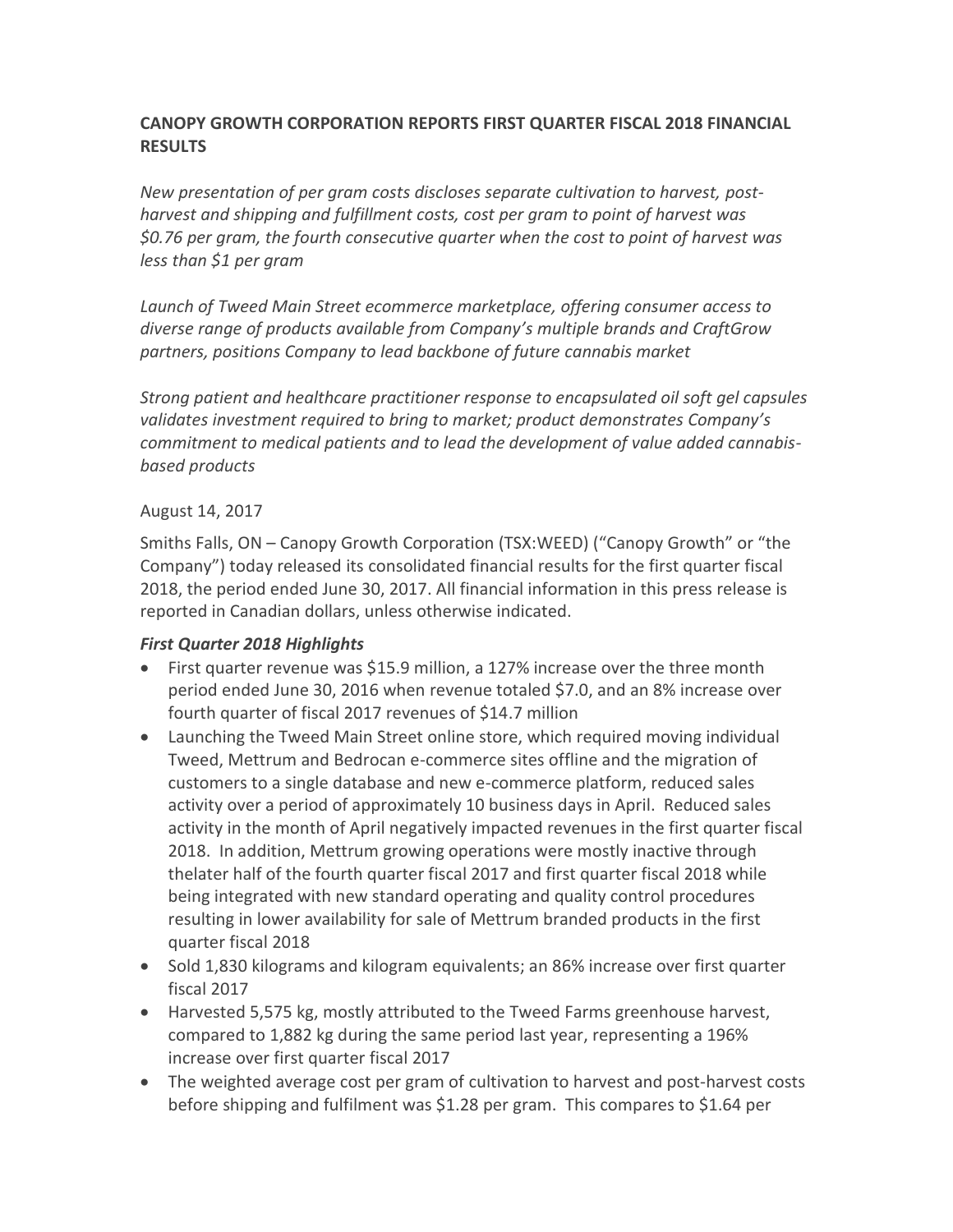gram in the first quarter of last year and to \$1.46 per gram in the fourth quarter of last year

- The first quarter gross margin before non-cash gains or losses was \$9.0 million or 57% of revenue as compared to \$4,205 and 60% of revenue in the same quarter of last year, and 64% for the fourth quarter of fiscal 2017. The first quarter gross margin before non-cash gains or losses includes the costs associated with resetting the Mettrum grow operations and centralizing all shipping and fulfilment activities in Smiths Falls as part of the "one store" implemented in the first quarter, as well as costs associated with subsidiaries that are not yet cultivating or selling cannabis. Excluding these costs totaling \$1.4 million, the gross margin before non-cash gains or losses would have been \$10.4 million or 66% of revenue
- Net loss in the first quarter of fiscal 2018 amounted to \$4.4 million, or \$0.03 per basic and diluted share, compared to a net loss of \$3.9 million, or \$0.04 per basic and diluted share in the first quarter of fiscal 2017
- Launched the sale of Canada's first encapsulated cannabis oil soft gels on June 19, 2017
- Partners AB Laboratories Inc., Canada's Island Garden, JWC Ltd, and PUF Ventures Inc. joined our *CraftGrow* program during quarter; Canada's Island Garden products released for sale on June 24, 2017
- On June 24, 2017, announced flowering capacity increases at Smiths Falls and Bowmanville facilities, of 33% and 200%, respectively; Also announced industrial cannabis oil extraction system now operational
- \$115.5 million in cash and cash equivalents at quarter end

## *Subsequent to First Quarter 2018*

- On July 26, 2017, the Company completed a private placement with one investor (the "Offering") of common shares (the "Shares"). Pursuant to the Offering, the Company issued 3,105,590 Shares at a price of \$8.05 per Share, for aggregate gross and net proceeds of \$25 million
- The Company's wholly-owned subsidiary Spektrum Cannabis GmbH, successfully passed the first stage of the tender application process to become a licensed producer of medical cannabis in Germany
- Subsidiary Canopy Rivers entered into funding arrangements to provide growth capital and strategic support to two cannabis producers and applicants regulated pursuant to the ACMPR. The investments totalled \$8.0 million and were comprised of convertible debt, subscribed equity and production linked structures.

"Our focus in the first half of calendar 2017 has been preparing our business to lead the legal recreational market that is set to open in Canada in 2018, while continuing to be the clear leader in the ongoing medical market" said Bruce Linton, Chairman & CEO. "Believing business to consumer e-commerce sales will form the backbone of the Canadian cannabis market in 2018 and beyond, we have taken deliberate steps this year to stress our platform and in some cases break it, all as part of a warm up exercise."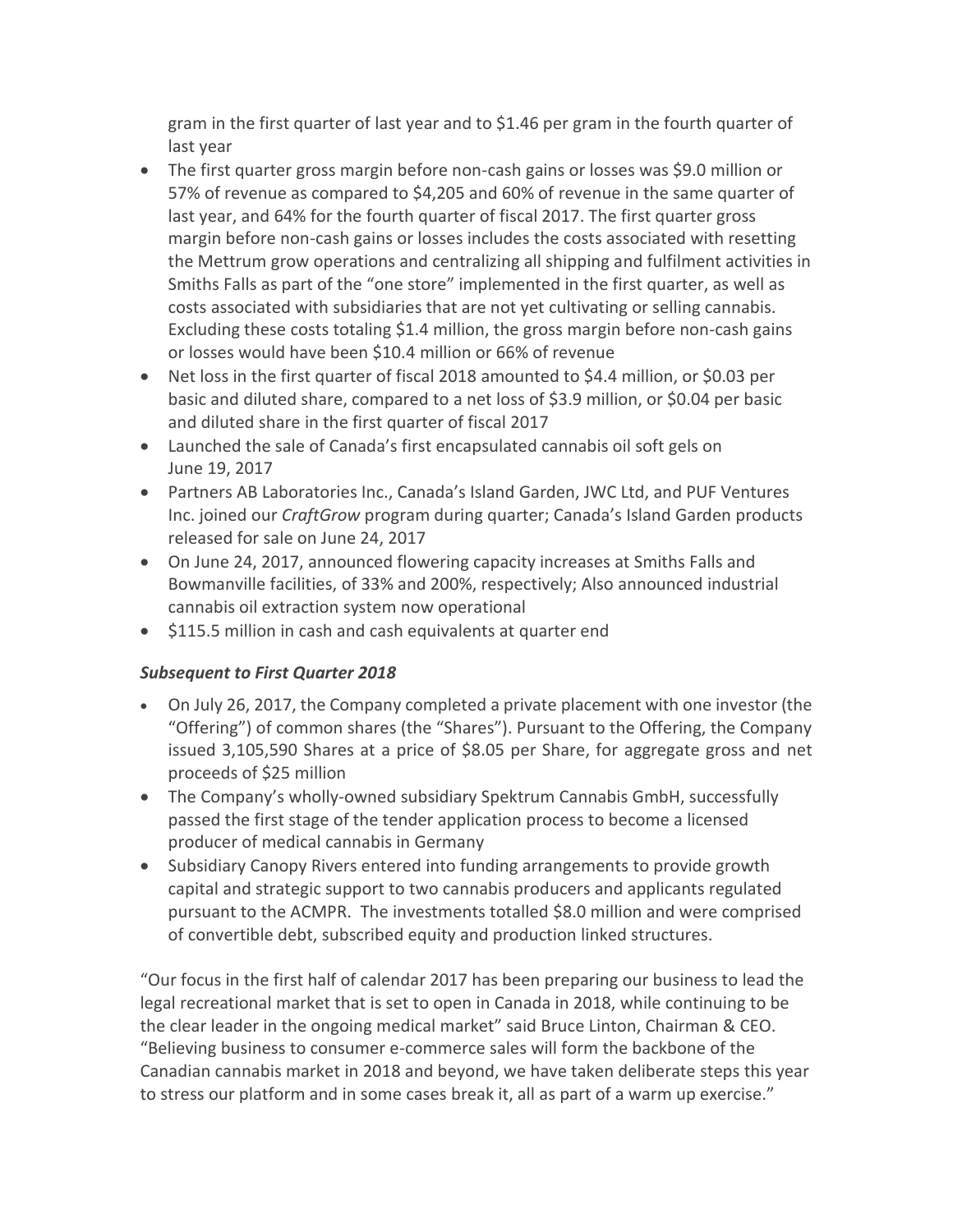Added Linton, "Recording sales of \$1M in a single day earlier this year revealed many points in our sales, fulfillment and shipping infrastructure that needed strengthening. With many customers asking to be able to access all products under the canopy, it made perfect sense for us to transition, in April, from multiple, single brand sites to the Tweed Main Street marketplace. Bringing all products of our many leading brands together under one roof, to provide a shopping experience similar to what customers expect in many other markets, has strengthened our leadership position."

"Earlier this year we undertook a strain cultivation planning effort, the direct result of which has been a wave of dried cannabis products coming into Tweed Main Street that began in the first quarter. The next wave, in oil supply, has begun and we expect it to grow in the fall as the capacity of our new oil extraction system reaches the market. Lastly, with the addition of Canada's first soft gel caps and cannabis from our first CraftGrow partner, Canada's Island Garden, the ramp of products available through Tweed Main Street is just beginning," concluded Linton.

## *First Quarter Fiscal 2018 Revenue Review*

Revenue for the first quarter fiscal 2018 was \$15.9 million, an 8% increase over the fourth quarter fiscal 2017 in which revenue was \$14.7 million and an increase of 127% over the prior year period in which revenue was \$7.0 million.

## *First Quarter Fiscal 2018 Product Sales Review*

During the first quarter fiscal 2018, Canopy Growth sold 1,830 kilograms and kilogram equivalents at an average price of \$7.96 per gram, up from 984 kilograms and kilogram equivalents at an average price of \$7.09 per gram during the prior year period.

## *First Quarter Fiscal 2018 Weighted Average Cost per Gram*

Canopy Growth is introducing a revised presentation of the weighted average per gram costs. The new presentation identifies:

- i) Costs to harvest (from cloning to harvest) include all of the cash operating costs including principally growing labour, utilities such as hydro and water, grow nutrients, rent, and allocated overheads;
- ii) Post-harvest costs include all cash operating costs associated with trimming, milling, drying, conversion to oils and gel caps, lab services and testing, and allocated overheads; and
- iii) Cost per Gram for Shipping and Fulfillment includes all cash operating costs associated with labour for pre-packaging and dispensing and order fulfilment and shipping along with package materials such as bottles, boxes, and labels, as well as all shipping costs and allocated overheads. In addition, royalties paid under licensing arrangements are included in the cost per gram for shipping and fulfilment.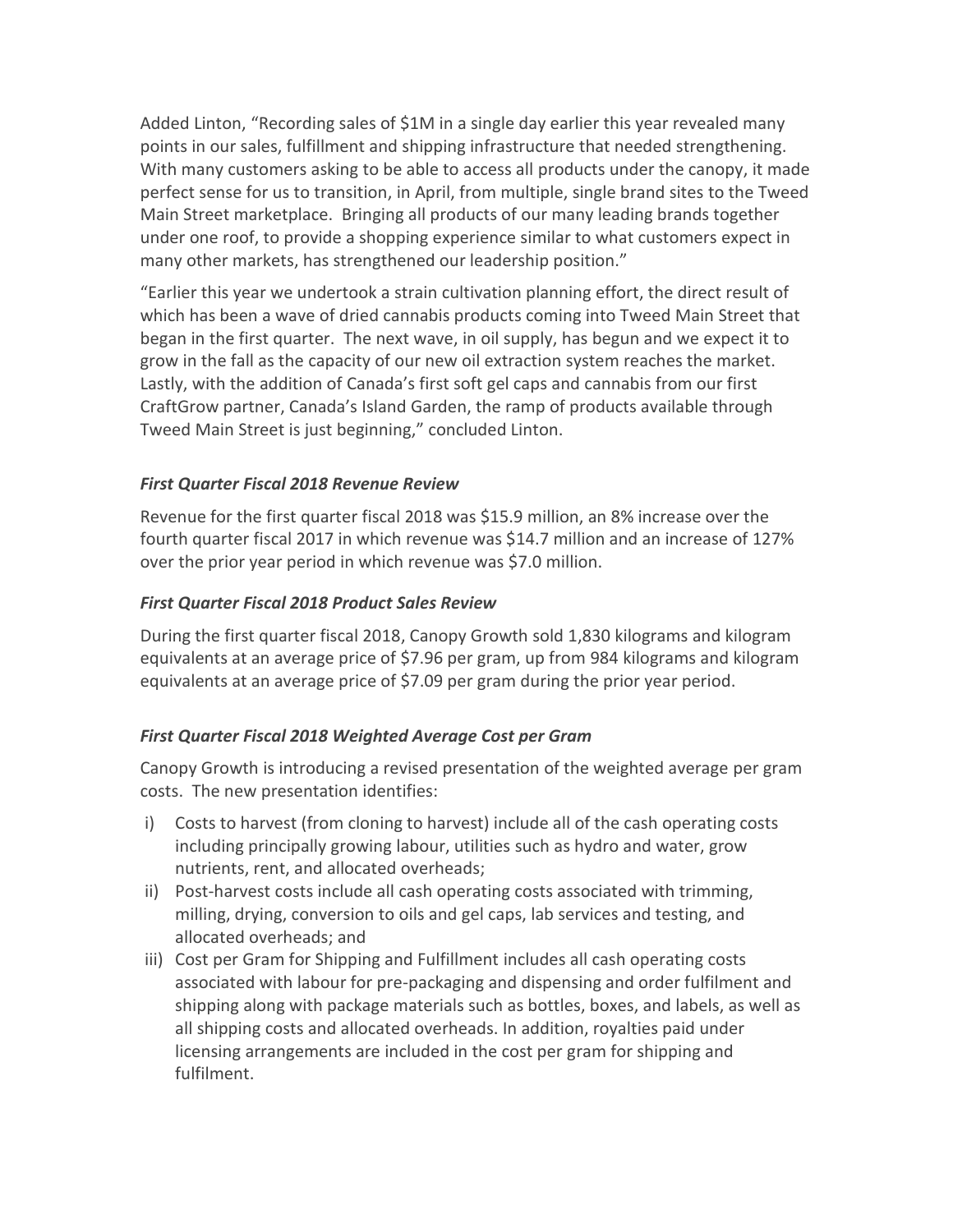| Weighted Average Cost per Gram Information   | <b>Three Months Ended</b> |                   |     |                       |     |               |   |                   |     |               |
|----------------------------------------------|---------------------------|-------------------|-----|-----------------------|-----|---------------|---|-------------------|-----|---------------|
|                                              |                           | June 30, 2017     |     | <b>March 31, 2017</b> |     | Dec. 31, 2016 |   | Sept. 30, 2016    |     | June 30, 2016 |
|                                              |                           |                   |     |                       |     |               |   |                   |     |               |
| Cost per Gram to Harvest                     |                           | 0.76 <sup>5</sup> |     | 0.87                  | - S | 0.87          |   | 0.99              | - S | 1.10          |
| Post Harvest Cost per Gram                   |                           | 0.51              | -S  | 0.60                  |     | 0.54          |   | 0.71              |     | 0.54          |
| Cost per Gram before shipping and fulfilment |                           | 1.28              | - S | 1.46 <sub>5</sub>     |     | 1.41          | s | 1.70 <sub>5</sub> |     | 1.64          |
| Cost per Gram for Shipping and Fulfilment    |                           | 1.50              | -S  | 1.44                  |     | 1.17          |   | 1.01              | - 5 | 1.01          |
| Weighted Average Cost per Gram               |                           | 2.78              | .s  | 2.90                  |     | 2.58          |   | 2.71              |     | 2.65          |

The weighted average cost per gram decreased compared to the fourth quarter of last year primarily due to improving efficiencies in pre and post-harvest activities partially offset by higher fulfilment costs. The increase over the same quarter last year was primarily due to higher fulfilment costs, primarily in packaging, as well as royalties paid on select strains.

In the first quarter fiscal 2018, the combined weighted average cost per gram of cultivation to harvest and post-harvest costs, and not including shipping and fulfilment costs, was \$1.28 per gram. This compares to \$1.64 per gram in the same period last year and to \$1.46 per gram in the fourth quarter of last year. The cost per gram to point of harvest was \$0.76 per gram, the fourth consecutive quarter when the cost to point of harvest was less than \$1 per gram.

The total weighted average cost per gram to produce, harvest and sell cannabis, including cost per gram for shipping and fulfillment in the first quarter fiscal 2018 was \$2.78 as compared to \$2.65 in the same quarter of last year and \$2.90 in the fourth quarter of fiscal 2017.

## *First Quarter Fiscal 2018 Gross Margin Review*

The first quarter gross margin before non-cash gains or losses was \$9.0 million or 57% of revenue as compared to \$4,205 and 60% of revenue in the same quarter of last year, and 64% for the fourth quarter of fiscal 2017. The first quarter gross margin before non-cash gains or losses includes the costs associated with resetting the Mettrum grow operations and centralizing all shipping and fulfilment activities in Smiths Falls as part of the "one store" implemented in the first quarter, as well as costs associated with subsidiaries that are not yet cultivating or selling cannabis. Excluding these costs totaling \$1.4 million, the gross margin before non-cash gains or losses would have been \$10.4 million or 66% of revenue.

## *First Quarter Fiscal 2018 Operating Expense Review*

Sales and marketing expenses in the first quarter fiscal 2018 were \$6.4 million, or 40% of revenue, including three months of Mettrum operations amounting to an increase of \$2.2 million. In comparison, sales and marketing expenses were \$2.3 million or 32% of revenue in the same period last year. These expenditures are consistent with the Company's view that early-mover advantage and strong brand recognition are essential to the Company's successful ongoing customer acquisition strategy. These costs represent a strategic investment, which management believes will have a future benefit in customer acquisition and retention. Further, the Company is making these investments to aggressively seek new domestic and international business opportunities to build for the future.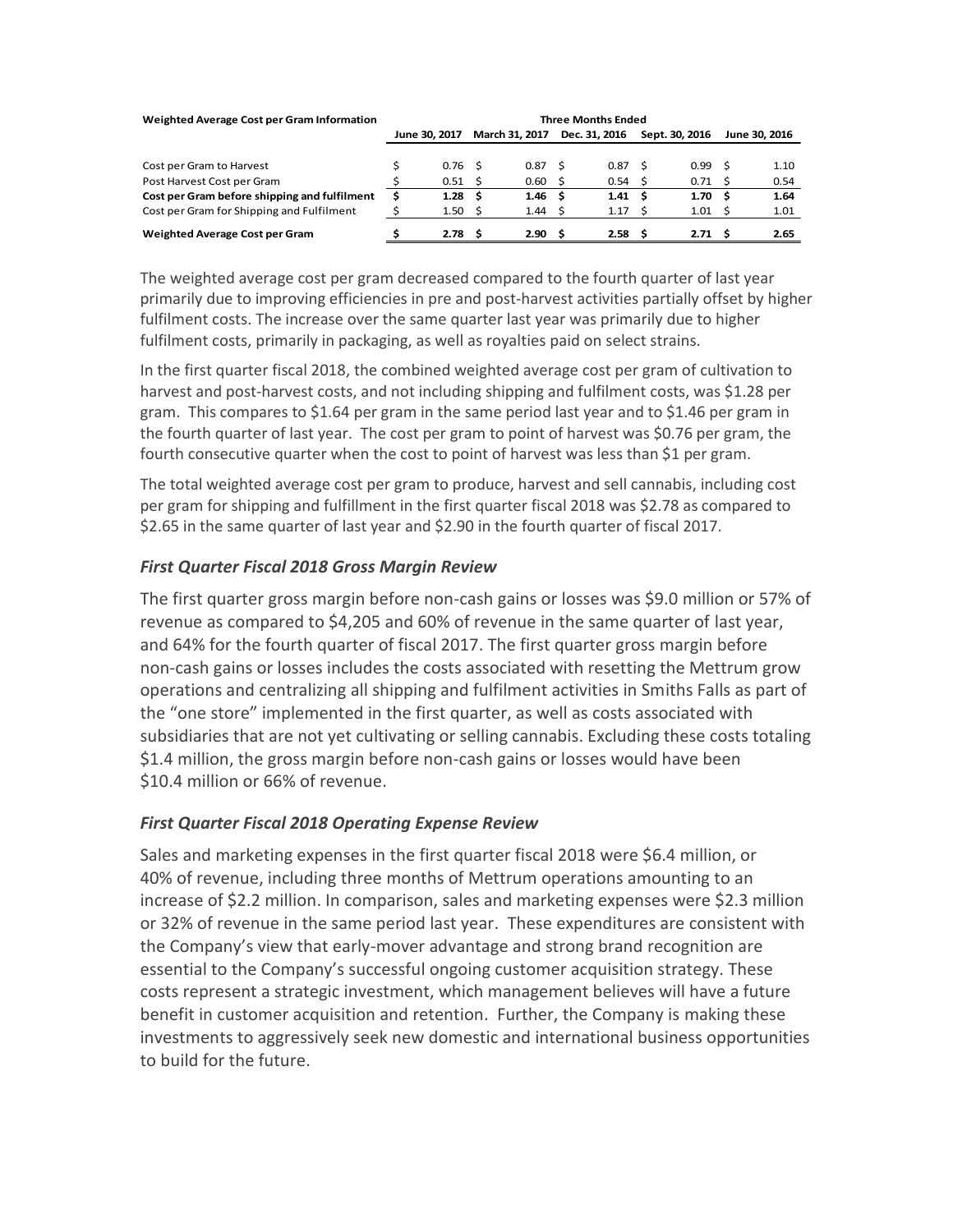General and Administrative ("G&A") expenses in the first quarter fiscal 2018 and 2017 were \$7.5 million, or 47% of revenue, and \$2.9 million, or 41% of revenue, respectively. These costs include three months of Mettrum operations amounting to an increase of \$1.6 million, higher audit and professional services fees of \$0.7 million and higher employee compensation costs due to increased staff levels. G&A expenses during the quarter also included extensive use of consultants and advisory services while expanding and commercializing the Company's operations, facility costs, and compliance costs associated with meeting Health Canada requirements, as well as other public company related expenses including related professional fees.

# *Fourth Quarter and Fiscal Year 2018 Earnings Review*

Net loss in the first quarter of fiscal 2018 amounted to \$4.4 million, or \$0.03 per basic and diluted share, including the net non-cash effects of the IFRS accounting for biological assets and inventory which combined to a gain of \$10.7 million. In the comparative period last year, the net loss of \$3.9 million, or \$0.04 per basic and diluted share including net non-cash effects of the IFRS accounting for biological assets and inventory which combined to a loss of \$0.8 million.

# *First Quarter Fiscal 2018 Balance Sheet Review*

At June 30, 2017, the Company's cash and cash equivalents totaled \$115.5 million, representing an increase of \$13.6 million from March 31, 2017. The increase from the end of fiscal 2017 was mainly due to cash held by a controlled subsidiary, Canopy Rivers, amounting to \$55.7 million. During the first quarter fiscal 2018, Canopy Rivers raised \$36.2 million in an offering and the Company advanced \$20.0 million in the subsidiary.

Inventory at June 30, 2017 amounted to \$65.5 million (March 31, 2017 - \$46.0 million) and biological assets amounted to \$9.3 million (March 31, 2017 - \$14.7 million), together totaling \$74.8 million (March 31, 2017 - \$60.7 million). At June 30, 2017, the Company held 10,715 kilograms of dry cannabis and 2,683 L of cannabis oils, ranging from concentrated resins, or refined oil, to finished oil. Included in the dry cannabis quantities was 1,235 kilograms available for sale in the Company's online stores, 2,974 kilograms in process of finishing or awaiting approval for sale and 6,506 kilograms held for extraction. With the commissioning of the new AES industrial capacity extraction equipment and approval of soft gel capsules by Health Canada, the dry cannabis inventory held for extraction is expected to be converted to oils and capsules by the end of calendar 2017.

The Unaudited Condensed Interim Consolidated Financial Statements and Management's Discussion and Analysis documents for the three months ended June 30, 2017 have been filed with SEDAR and are available on www.sedar.com. The basis of financial reporting in the Unaudited Condensed Interim Consolidated Financial Statements and Management's Discussion and Analysis documents is in thousands of Canadian dollars, unless otherwise indicated.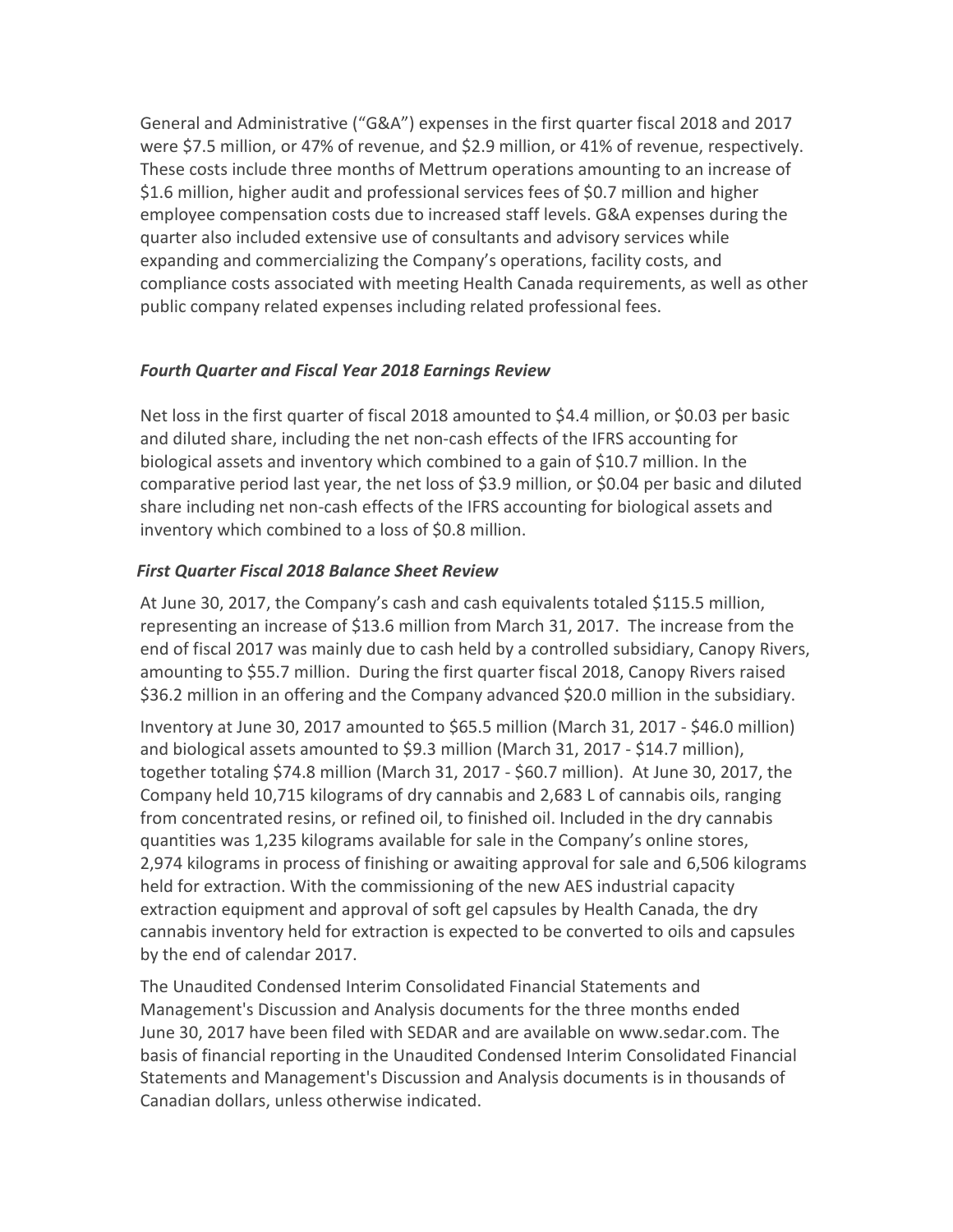#### *Webcast and Conference Call Information*

Canopy Growth will host a conference call and audio webcast with Bruce Linton, CEO and Tim Saunders, CFO at 8:30 AM Eastern Time today.

Webcast Information A live audio webcast will be available at: http://event.on24.com/r.htm?e=1479057&s=1&k=8A5FD05045655D0E0CBE2EBE71E7AFFD

Calling Information Toll Free Dial-In Number: 1-888-231-8191 International Dial-In Number (647) 427-7450 Conference ID: 64439345

Replay Information A replay of the call will be accessible by telephone until 11:59 PM ET on November 14, 2017. Toll Free Dial-in Number: 1-855-859-2056 Replay Password: 64439345

## **About Canopy Growth Corporation**

Canopy Growth is a world-leading diversified cannabis company, offering distinct brands and curated cannabis varieties in dried, oil and capsule forms. Through its wholly‑owned subsidiaries, Canopy Growth operates numerous state-of-the-art production facilities with over half a million square feet of GMP-certified indoor and greenhouse production capacity, all to an unparalleled level of quality assurance procedures and testing. Canopy Growth has established partnerships with leading sector names in Canada and abroad, with interests and operations spanning four continents. For more information visit www.canopygrowth.com.

#### **Notice Regarding Forward Looking Statements**

This news release contains forward-looking statements. Often, but not always, forward-looking statements can be identified by the use of words such as "plans", "expects" or "does not expect", "is expected", "estimates", "intends", "anticipates" or "does not anticipate", or "believes", or variations of such words and phrases or state that certain actions, events or results "may", "could", "would", "might" or "will" be taken, occur or be achieved. Forward-looking statements involve known and unknown risks, uncertainties and other factors which may cause the actual results, performance or achievements of Canopy Growth Corporation and its subsidiaries to be materially different from any future results, performance or achievements expressed or implied by the forward-looking statements. Examples of such statements include future operational and production capacity, the impact of enhanced infrastructure and production capabilities, and forecasted available product selection. The forward-looking statements included in this news release are made as of the date of this news release and Canopy Growth Corporation does not undertake an obligation to publicly update such forward-looking statements to reflect new information, subsequent events or otherwise unless required by applicable securities legislation. Neither the TSX Exchange nor its Regulation Services Provider (as that term is defined in policies of the TSX Exchange) accepts responsibility for the adequacy or accuracy of this release.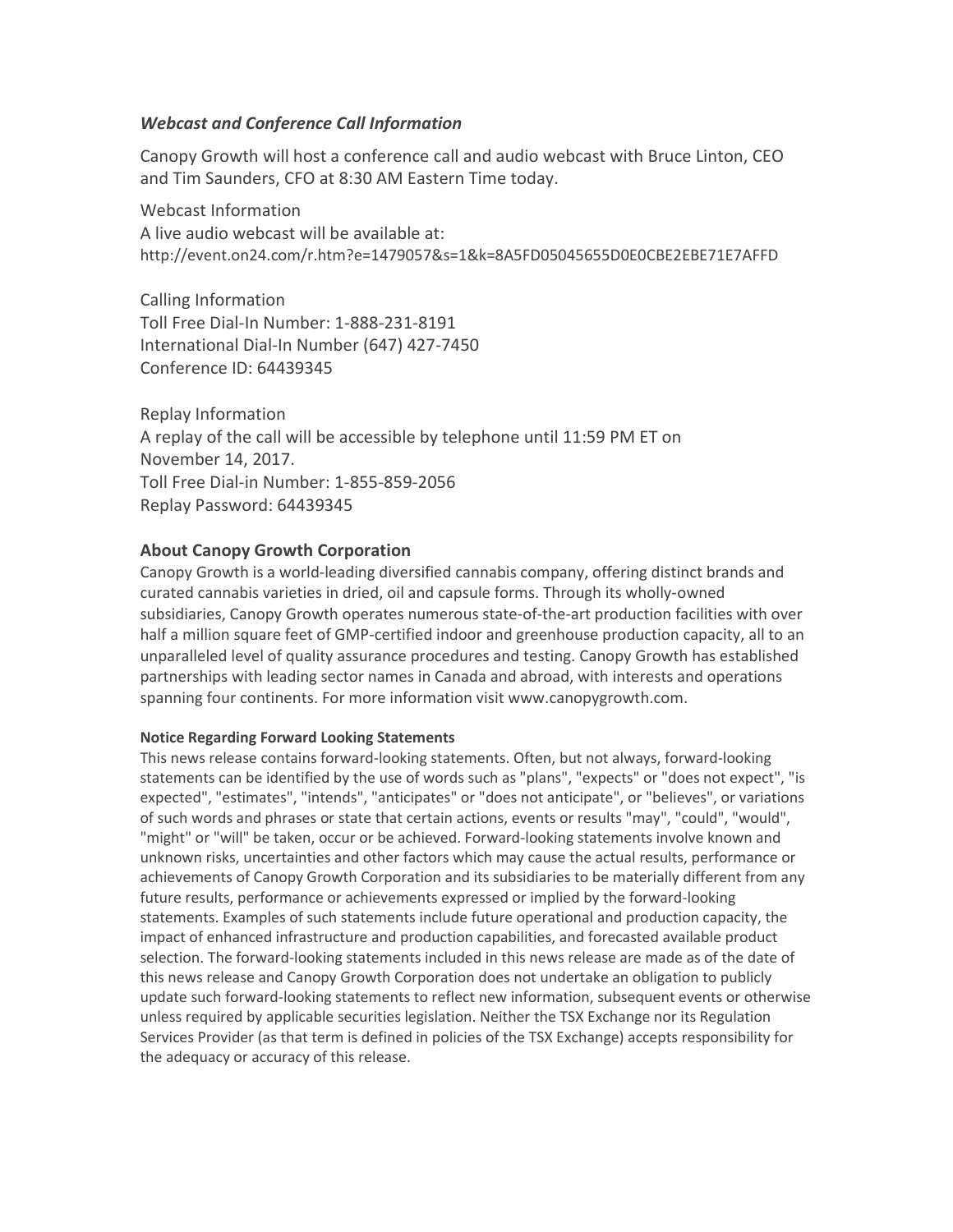Contact: Tyler Burns Investor Relations Canopy Growth Corporation [Tyler.burns@canopygrowth.com](mailto:Tyler.burns@canopygrowth.com) 1-855-558-9333 ex 122

Jordan Sinclair Director of Communications Jordan@canopygrowth.com 613-769-4196

Director: Bruce Linton [tmx@tweed.com](mailto:tmx@tweed.com) [tmx@canopygrowth.com](mailto:tmx@canopygrowth.com)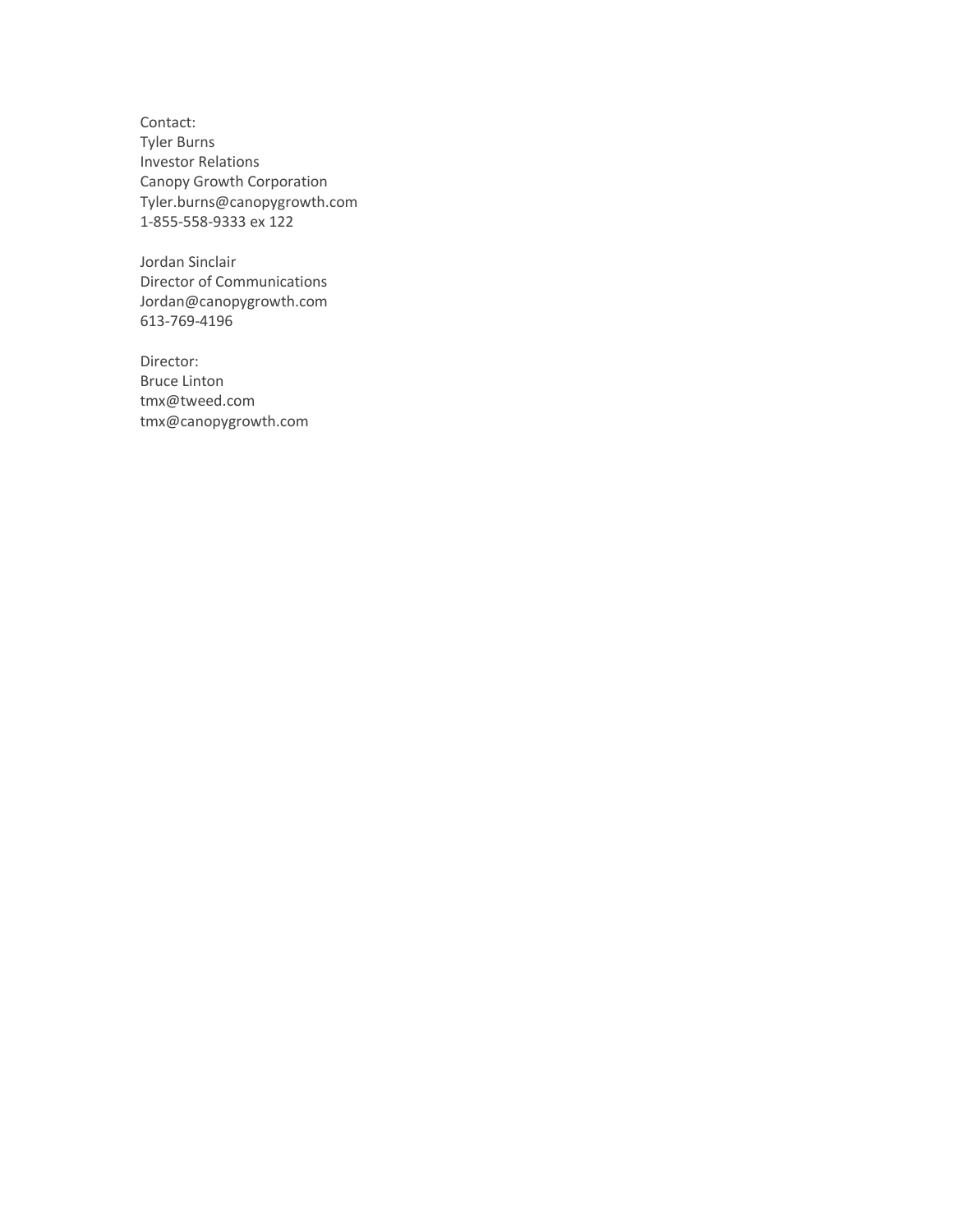# **CANOPY GROWTH CORPORATION**

#### CONDENSED INTERIM CONSOLIDATED STATEMENTS OF FINANCIAL POSITION

| <b>UNAUDITED</b>                                        |    | <b>June 30,</b> | March 31,     |
|---------------------------------------------------------|----|-----------------|---------------|
| (Expressed in CDN \$000's)                              |    | 2017            | 2017          |
|                                                         |    |                 | (As restated) |
| Assets                                                  |    |                 |               |
| <b>Current assets</b>                                   |    |                 |               |
| Cash and cash equivalents                               | \$ | 115,494         | \$<br>101,800 |
| Restricted short-term investments<br>Amounts receivable |    | 550             | 550<br>5,815  |
| <b>Biological assets</b>                                |    | 6,481<br>9,283  | 14,725        |
| Inventory                                               |    | 65,486          | 45,981        |
| Prepaid expenses and other assets                       |    | 4,617           | 3,735         |
|                                                         |    | 201,911         | 172,606       |
| Assets classified as held for sale                      |    | 6,180           | 6,180         |
|                                                         |    | 208,091         | 178,786       |
|                                                         |    |                 |               |
| Property, plant and equipment                           |    | 103,842         | 96,270        |
| Intangible assets                                       |    | 159,019         | 162,263       |
| Goodwill                                                |    | 271,497         | 241,371       |
| Other assets                                            |    | 1,214           |               |
|                                                         | \$ | 743,663         | \$<br>678,690 |
| <b>Liabilities</b>                                      |    |                 |               |
| <b>Current liabilities</b>                              |    |                 |               |
| Accounts payable and accrued liabilities                | \$ | 13,417          | \$<br>15,386  |
| Deferred revenue                                        |    | 708             | 588           |
| Current portion of long-term debt                       |    | 1,691           | 1,691         |
|                                                         |    | 15,816          | 17,665        |
| Long-term debt                                          |    | 8,223           | 8,639         |
| Deferred tax liability                                  |    | 36,027          | 35,924        |
| Other long-term liabilities                             |    | 738             | 766           |
|                                                         |    | 60,804          | 62,994        |
| Commitments and contingencies                           |    |                 |               |
|                                                         |    |                 |               |
| <b>Shareholders' equity</b>                             |    |                 |               |
| Share capital                                           |    | 652,451         | 621,541       |
| Other reserves                                          |    | 28,176          | 23,415        |
| Accumulated other comprehensive loss                    |    | 604             | 198           |
| Deficit                                                 |    | (33,750)        | (29, 426)     |
| Equity attributable to Canopy Growth Corporation        |    | 647,481         | 615,728       |
| Non-controlling interests                               |    | 35,378          | (32)          |
| <b>Total equity</b>                                     |    | 682,859         | 615,696       |
|                                                         | \$ | 743,663         | \$<br>678,690 |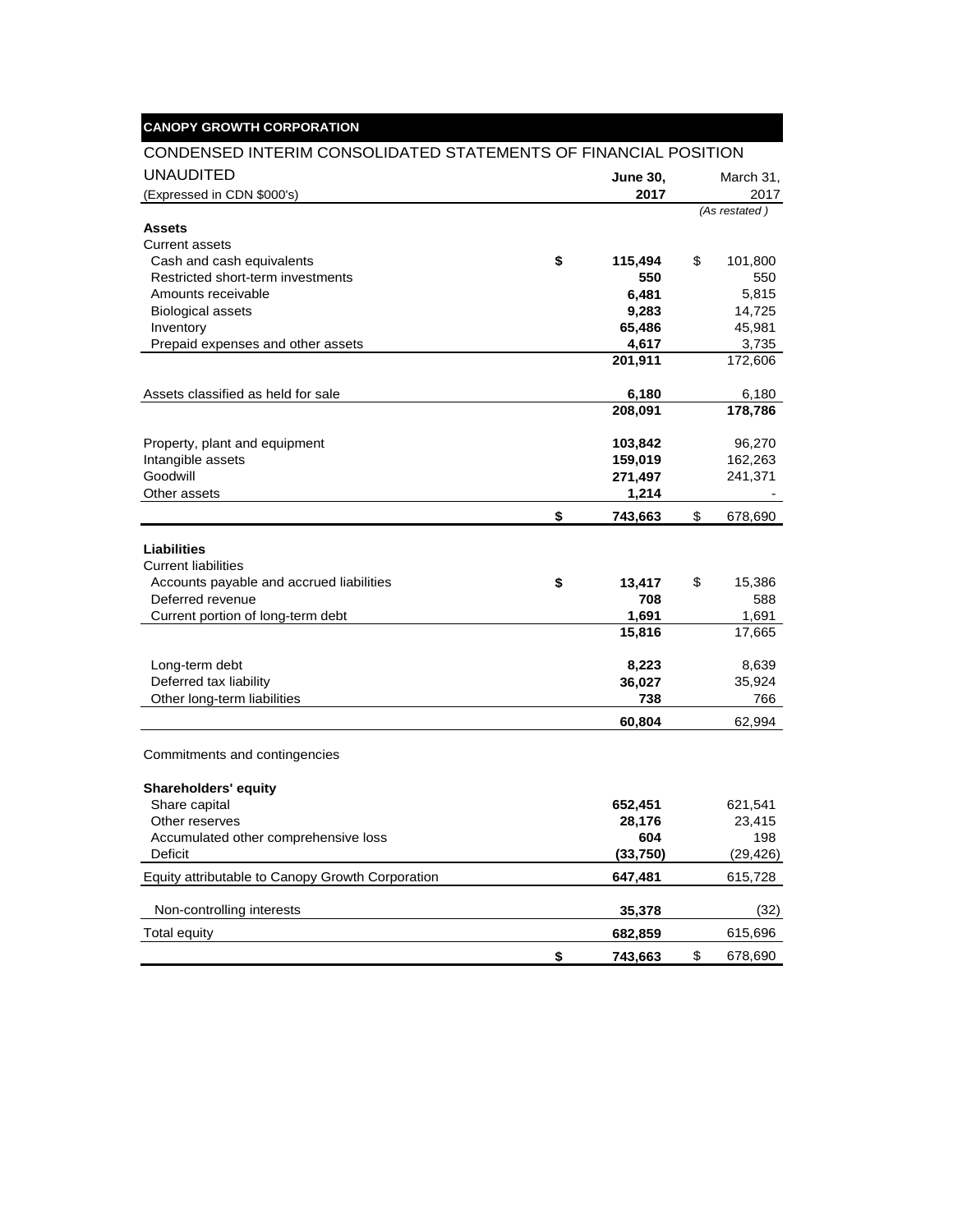| <b>CANOPY GROWTH CORPORATION</b> |  |
|----------------------------------|--|
|                                  |  |
|                                  |  |

## CONDENSED INTERIM CONSOLIDATED STATEMENTS OF OPERATIONS

**FOR THE THREE MONTHS ENDED JUNE 30, 2017 AND 2016**

| <b>UNAUDITED</b>                                                        | June 30.       | June 30,      |
|-------------------------------------------------------------------------|----------------|---------------|
| (Expressed in CDN \$000's except share amounts)                         | 2017           | 2016          |
| Revenue                                                                 | \$<br>15,873   | \$<br>6,984   |
| Inventory production costs expensed to cost of sales                    | 6,848          | 2,779         |
| Gross margin before non-cash (gains) losses                             | 9,025          | 4,205         |
| Fair value changes in biological assets included in inventory sold      | 11,000         | 3,875         |
| Unrealized gain on changes in fair value of biological assets           | (21, 670)      | (3, 115)      |
| Gross margin                                                            | 19,695         | 3,445         |
| Sales and marketing                                                     | 6,405          | 2,260         |
| Research and development                                                | 133            | 403           |
| General and administration                                              | 7,493          | 2,850         |
| Operating expenses before the undernoted                                | 14,031         | 5,513         |
| Acquisition-related costs                                               | 836            |               |
| Share of loss in equity investments                                     |                | 220           |
| Share-based compensation expense                                        | 2,881          | 888           |
| Share-based compensation expense related to                             |                |               |
| acquisition milestones                                                  | 1,130          |               |
| Depreciation and amortization                                           | 5,057          | 911           |
| Operating expenses                                                      | 23,935         | 7,532         |
| Loss from operations                                                    | (4, 240)       | (4,087)       |
|                                                                         |                |               |
| Interest income (expense)                                               | 19             | (47)          |
| Other expense, net                                                      | (120)          |               |
| Increase in fair value of acquisition consideration related liabilities |                | (12)          |
| Other expenses                                                          | (101)          | (59)          |
| Net loss before income taxes                                            | (4, 341)       | (4, 146)      |
| Income tax (expense) recovery                                           | (103)          | 197           |
| Net loss after income taxes                                             | \$<br>(4, 444) | \$<br>(3,949) |
| Net loss attributable to:                                               |                |               |
| Canopy Growth Corporation                                               | \$<br>(4, 324) | \$<br>(3,949) |
| Non-controlling interests                                               | (120)          |               |
|                                                                         | \$<br>(4, 444) | \$<br>(3,949) |
|                                                                         |                |               |
| Earnings per share, basic and diluted<br>Net loss per share:            | \$<br>(0.03)   | \$<br>(0.04)  |
| Weighted average number of outstanding common shares:                   | 163,884,269    | 103,663,724   |